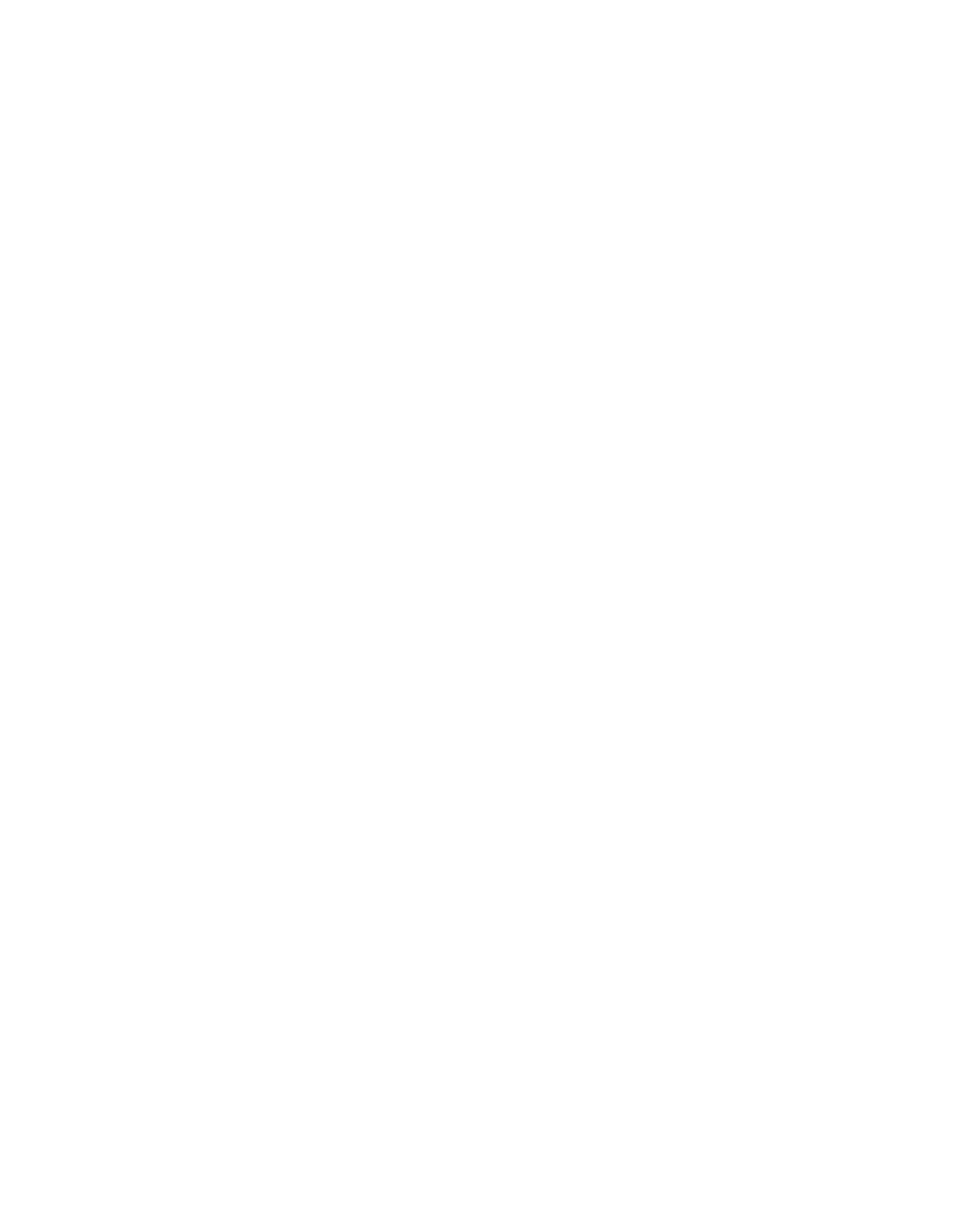# **VILLAGE OF MACHESNEY PARK**



#### FREEDOM OF INFORMATION REQUESTS

It is the policy of the Village of Machesney Park to fill all requests for public documents in accordance with state law. Most requests will be processed within five days from date of receipt of the request. However, if the request require coordination with outside contractors, research or are unusually large, the Village will request additional time to respond within the time period allowed by law. Requests of a commercial nature are subject to different regulations which extend the response time permitted by law. It is the policy of the Village to ensure that all requests are properly and promptly completed.

Requests for access to public information must be made in writing. For your convenience, we have a [Request](http://www.streamwood.org/Reference/Forms/FOIAForm.aspx) for Public Records form that may be used. It is available on-line or in the Village Clerk's Office. Requests may be submitted in person at Machesney Park Village Hall, by mail to 300 Roosevelt Road, Machesney Park, IL 61115 or electronically to [clerk@machesneypark.org.](mailto:clerk@machesneypark.org)

All requests for records should be submitted to the [Village](http://www.streamwood.org/Government/Clerk/Contact-Us.aspx) Clerk's Office. The Village Clerk serves as the Village's Freedom of Information Officer. The request will be forwarded for response to the Village Department responsible for the information being requested.

Original documents may be viewed at no cost. There is no charge for copying less than fifty (50) pages of documents, in either legal or letter size. Copying charges are fifteen (\$0.15) cents per side per page over fifty (50) pages, and \$0.50 per side for color copies. Additional charges are imposed for large format copies, certain electronic media, certified copies or color copies, if available.

To further assist with your request, the Village lists [Categories](http://www.streamwood.org/Reference/Forms/CategoriesofRecords.aspx) of Records available, by department, as well as a Village [Summary](http://www.streamwood.org/Reference/Forms/FOIAVillageSummary.aspx) regarding its governmental structure, offices and process for public records access requests.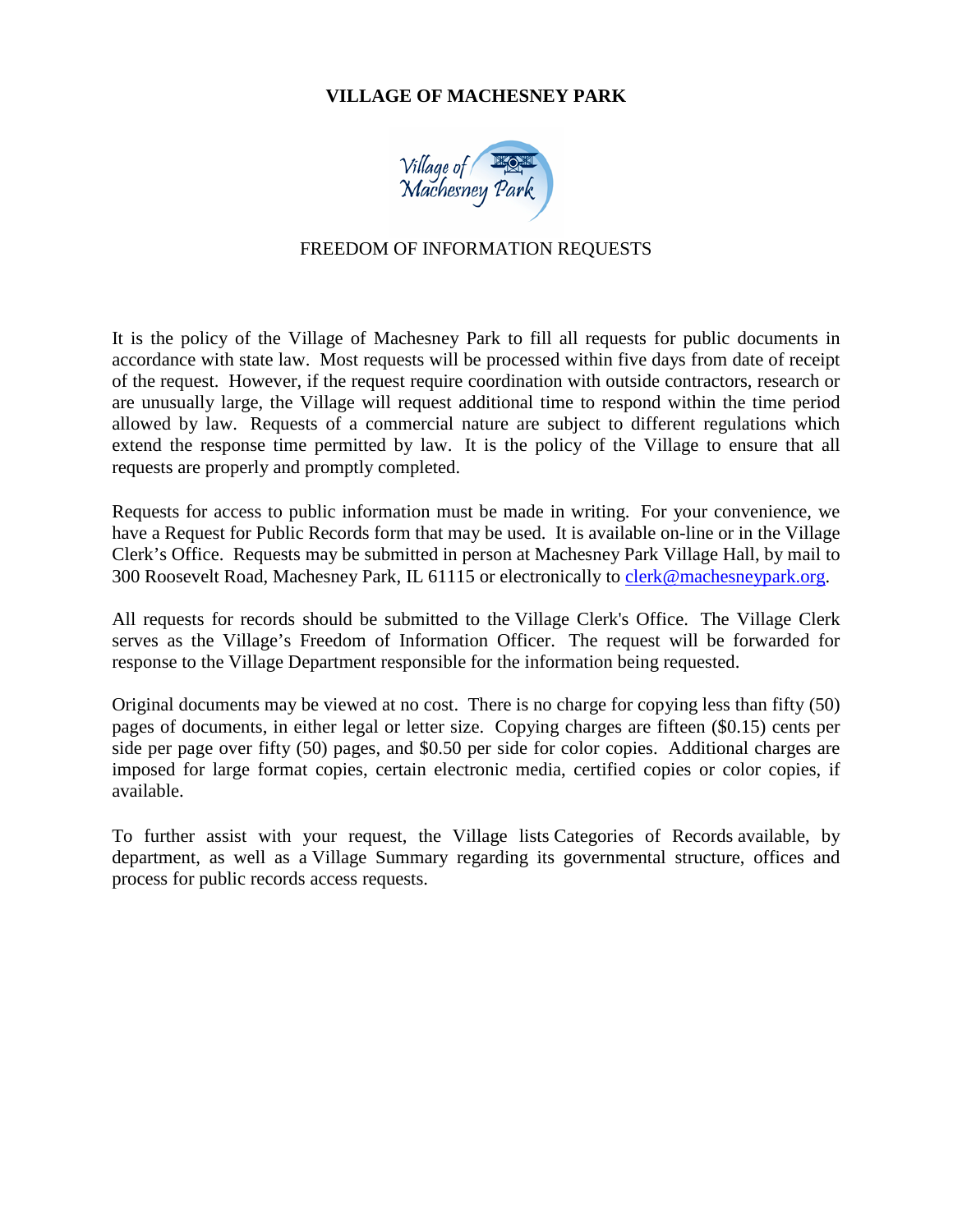## SAMPLE LISTING OF PUBLIC RECORDS AVAILABLE UPON REQUEST (Subject to any and all applicable exemptions)

*Administration*. Sales tax receipts; liquor license fees; other license fees; salary schedules; administrative memoranda; correspondence received by Village; correspondence sent from Village; bidding specifications; Annual Village Budget; Annual Audit; Annual Treasurer's Report; Board policies; administrative rules and regulations; emails; personnel code; personnel files; office equipment; insurance; capital equipment; legal notices; newspaper articles; worker's compensation records; Village vehicles; Village liens.

*Village Clerk.* Board agenda and minutes; resolutions; ordinances; Municipal Code; agenda and minutes of committee and commission meetings; consultant contracts; contracts for capital equipment, office supplies and equipment; street maintenance and repairs; street striping; forestry; building cleaning; mosquito control; snow and ice control; garbage and recyclables; yard waste; police contracts; official bonds.

*Building and Zoning.* Fees for building and zoning permits; building inspection reports; building permits; Village maps; flood maps; comprehensive zoning plan; comprehensive plan maps; zoning ordinances; building ordinances; real estate.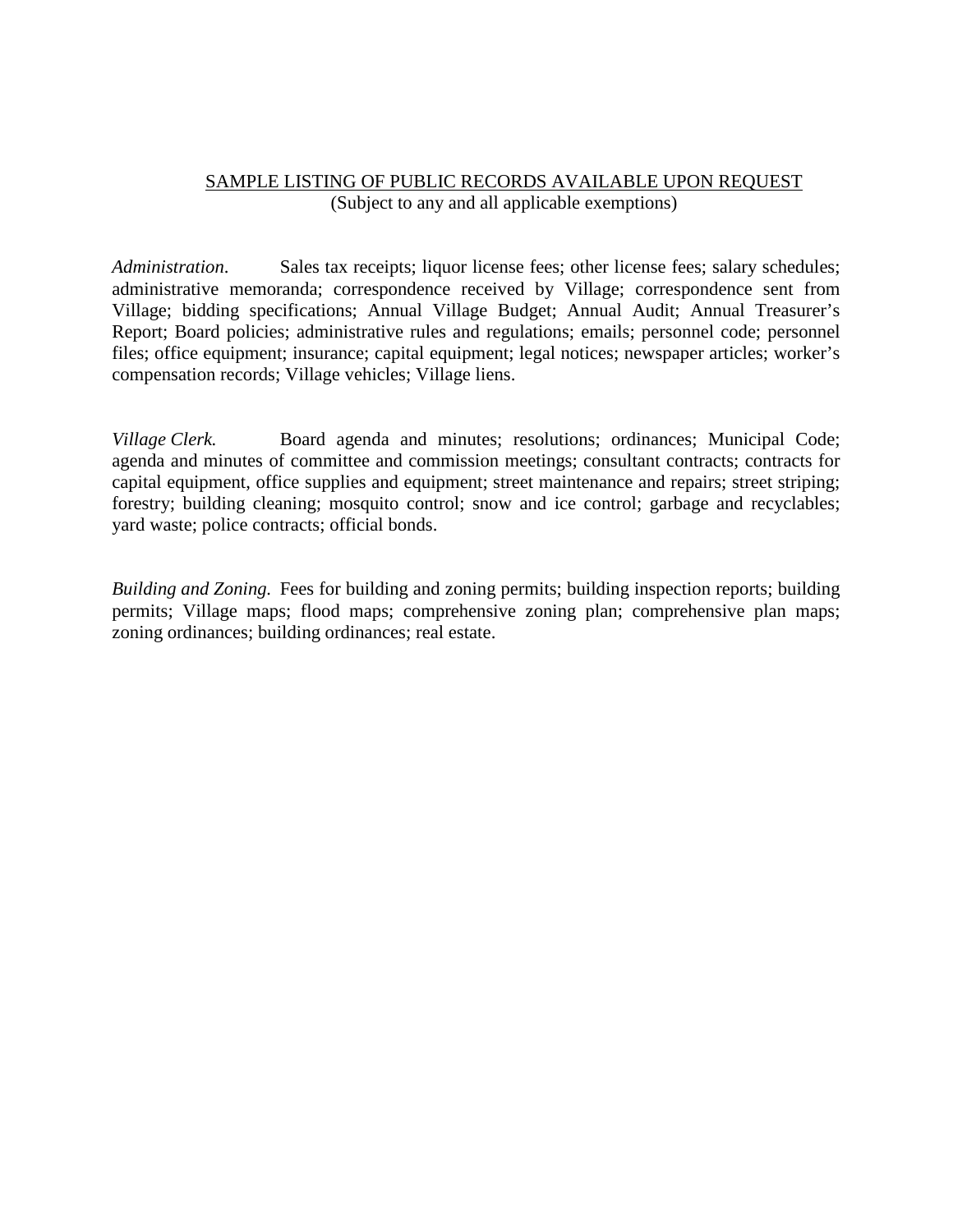# **VILLAGE OF MACHESNEY PARK**



# **FREEDOM OF INFORMATION ACT RULES AND REGULATIONS 5 ILCS 140** *et seq.*

## PROCEDURE FOR REQUESTS AND FEE STRUCTURE

The following information is being provided pursuant to Section 3 (d) of the Illinois Freedom of Information Act, 5 ILCS 140 *et seq*.

All requests to inspect, copy or certify public records of the Village of Machesney Park must be submitted to the Village in writing. The Village encourages requesters to submit their requests on a form available at Village Hall and on the Village's website. The Village will review all written requests in any form. The Village will review and respond to each written request in a manner consistent with the Illinois Freedom of Information Act.

Requests shall be submitted to: Freedom of Information Officer Village of Machesney Park 300 Roosevelt Road Machesney Park, Illinois 61115 Phone: (815) 877-5432 E-mail: [clerk@machesneypark.org](mailto:clerk@machesneypark.org)

Fees for copies of records are as follows per 5 ILCS 140/6:

| Black and white copies (letter or legal size) | No charge for $1st 50$ pages        |  |
|-----------------------------------------------|-------------------------------------|--|
|                                               | \$0.15 per side per page thereafter |  |
|                                               | \$.50 per side per page for color   |  |
| Certification                                 | \$1.00 each                         |  |
| Maps (zoning, comprehensive plan or others)   | \$30.00/large, \$15.00/small        |  |
| <b>Village Code Book</b>                      | \$95.00 for entire book             |  |
| Comprehensive Zoning Plan/Book (one-sided)    | \$110.00 for entire plan/book       |  |
| Mailing                                       | Actual cost of postage              |  |
| CD or USB Drive                               | Actual cost of CD/USB drive         |  |

All fees must be paid prior to release of public records. Documents are furnished free of charge or at a reduced rate if:

A reduction or waiver of fees is in the public interest in that it is for the health, safety, welfare or legal rights of the general public; and it is not for the principal purpose of personal or commercial benefit.

The Village of Machesney Park will respond to every request within five (5) days from the date of receiving the request unless the Village requires an extension pursuant to Section 3(d) of the Act. If an extension is requested or a request is denied, the Village will notify the requester in writing stating the specific reason or reasons for the extension or denial.